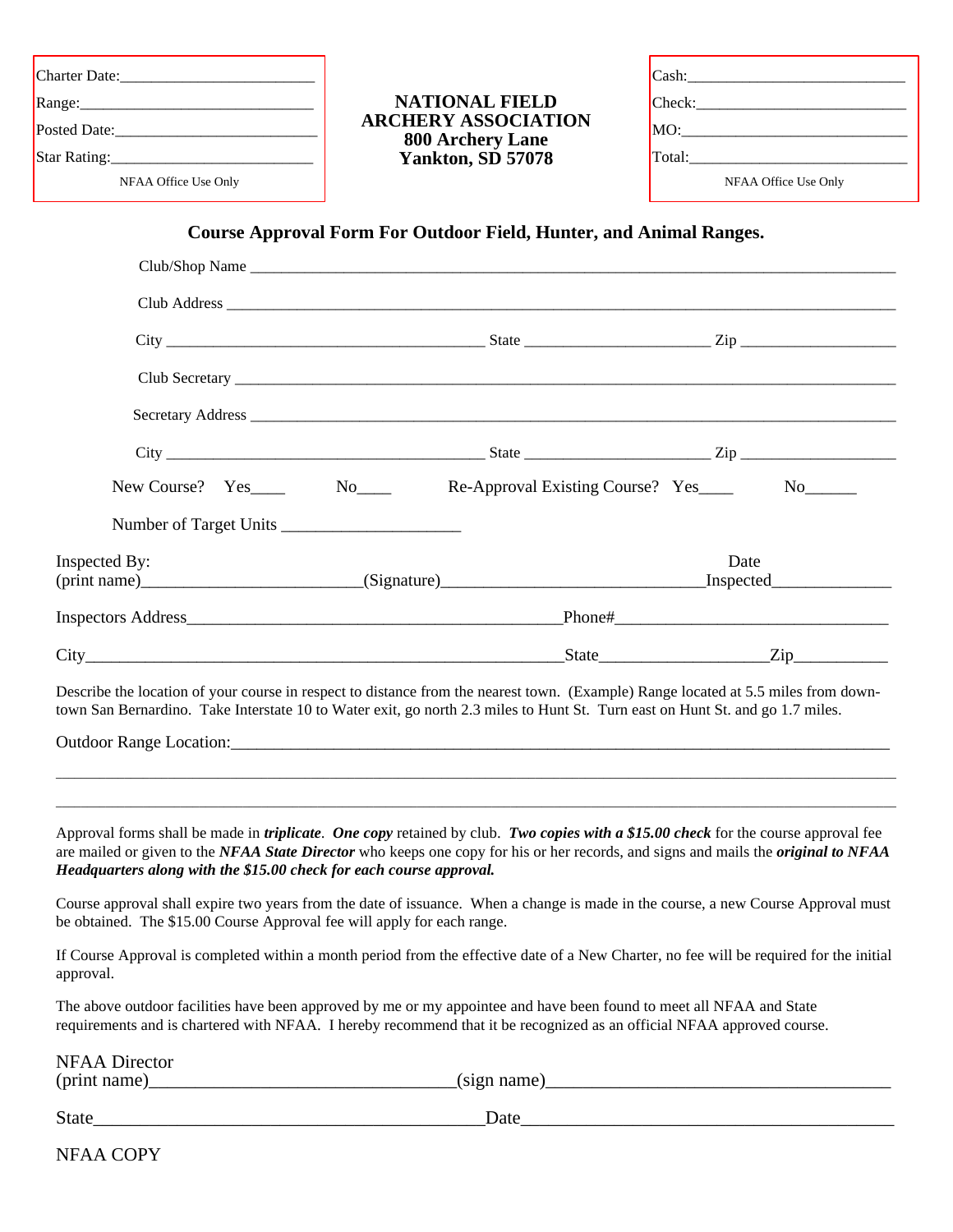BONUS POINTS: Clubs having more than one 14 target field range meeting the requirements of NFAA By-Laws, Article XVII, Section B, paragraphs 12 & 13, will receive additional bonus points of 5 points for 2-14's, 10 points for 3-14's 15 points for 4-14's and 20 points for 5-14's or more 14's.

# **Group I :**

|    | 1) Cleanliness: If range and all facilities are clean and neat, and provided with trash  |
|----|------------------------------------------------------------------------------------------|
|    |                                                                                          |
|    |                                                                                          |
|    |                                                                                          |
|    | 4) Practice Area: Balanced to size of club, especially set-up, cared for, and provided   |
|    |                                                                                          |
|    |                                                                                          |
| 6) | Parking Area: Specially arranged so that it is more than just open area (leveled,        |
|    | signs, etc.) $-5$ pts                                                                    |
|    | 7) Picnic Area: A picnic area shall consist of mowed area, 1 picnic table, 1 grill or    |
|    | fireplace, and trash can -10 pts. (Two points for each additional table and / or grill). |
|    |                                                                                          |
|    | 8) Extra directional signals, signs, etc., on range and ground -5 pts                    |
|    |                                                                                          |
|    |                                                                                          |
|    | 11) 100 % of Club archery membership NFAA members (10 members or more) -20 pts           |
|    |                                                                                          |
|    | 12) Shooting stake color uniformity -10 pts (Field-White; Hunter-Red; Animal-Yellow;     |
|    |                                                                                          |
|    | 13) Shooting lanes wide enough to accommodate 4 shooting positions, so 4 archers may     |
|    |                                                                                          |

# **Group II:**

| 1) Children play area separate by fence, etc. -5 pts. Swings, 2 pts. each; Sandboxes, 2 |
|-----------------------------------------------------------------------------------------|
|                                                                                         |
|                                                                                         |
|                                                                                         |
|                                                                                         |
|                                                                                         |
|                                                                                         |
|                                                                                         |
| 8) Regularly scheduled club events, shoots, parties, picnics, etc. Allow 1 point per    |
|                                                                                         |
| 9) Regularly scheduled Junior Program (Junior Olympics, etc.) -5pts _____               |
|                                                                                         |
|                                                                                         |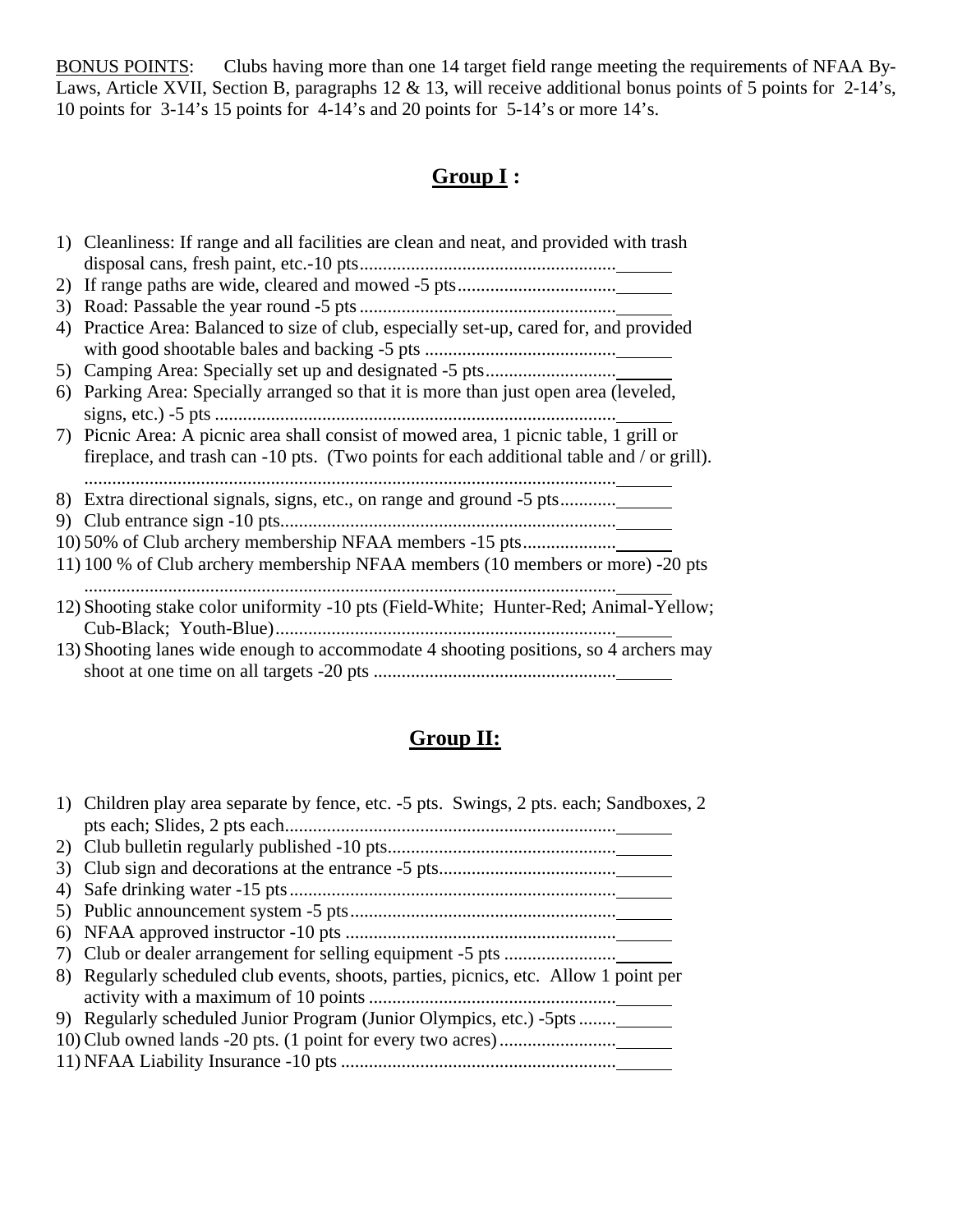## **Group III**

| 5) Double toilet facilities over and above the minimum requirements: neat, clean and |
|--------------------------------------------------------------------------------------|
|                                                                                      |
|                                                                                      |

# **Group IV**

| 6) Extra shooting facilities: Short coarse (children's coarse or practice coarse) -5       |
|--------------------------------------------------------------------------------------------|
|                                                                                            |
| 7) Electrically lighted: Practice area -5 pts; one 14 target unit -15 pts; parking, picnic |
|                                                                                            |

**Total Bonus Points**.. ...........

1-STAR - must meet Article XVII, Sec.B, Para 13

2-STAR - must meet Article XVII, Sec.B, Para 12 & 13 plus 70 bonus points.

3-STAR - must meet Article XVII, Sec.B, Para 12 & 13 plus 190 bonus points.

4-STAR - must meet Article XVII, Sec.B, Para 12 & 13 plus 250 bonus points.

5-STAR - must meet Article XVII, Sec.B, Para 12 & 13 plus 300 bonus points.

Coarse ratings 2, 3, 4 and 5 Stars makes coarse eligible for tournament competition, registration and NFAA awards.

NFAA APPROVED COURSE WITH A\_\_\_\_\_\_\_\_\_\_\_\_\_STAR RATING

#### MISCELLANEOUS:

This section is to be used by the Director or the designated Inspector for comments and / or suggestions for improvements for said range.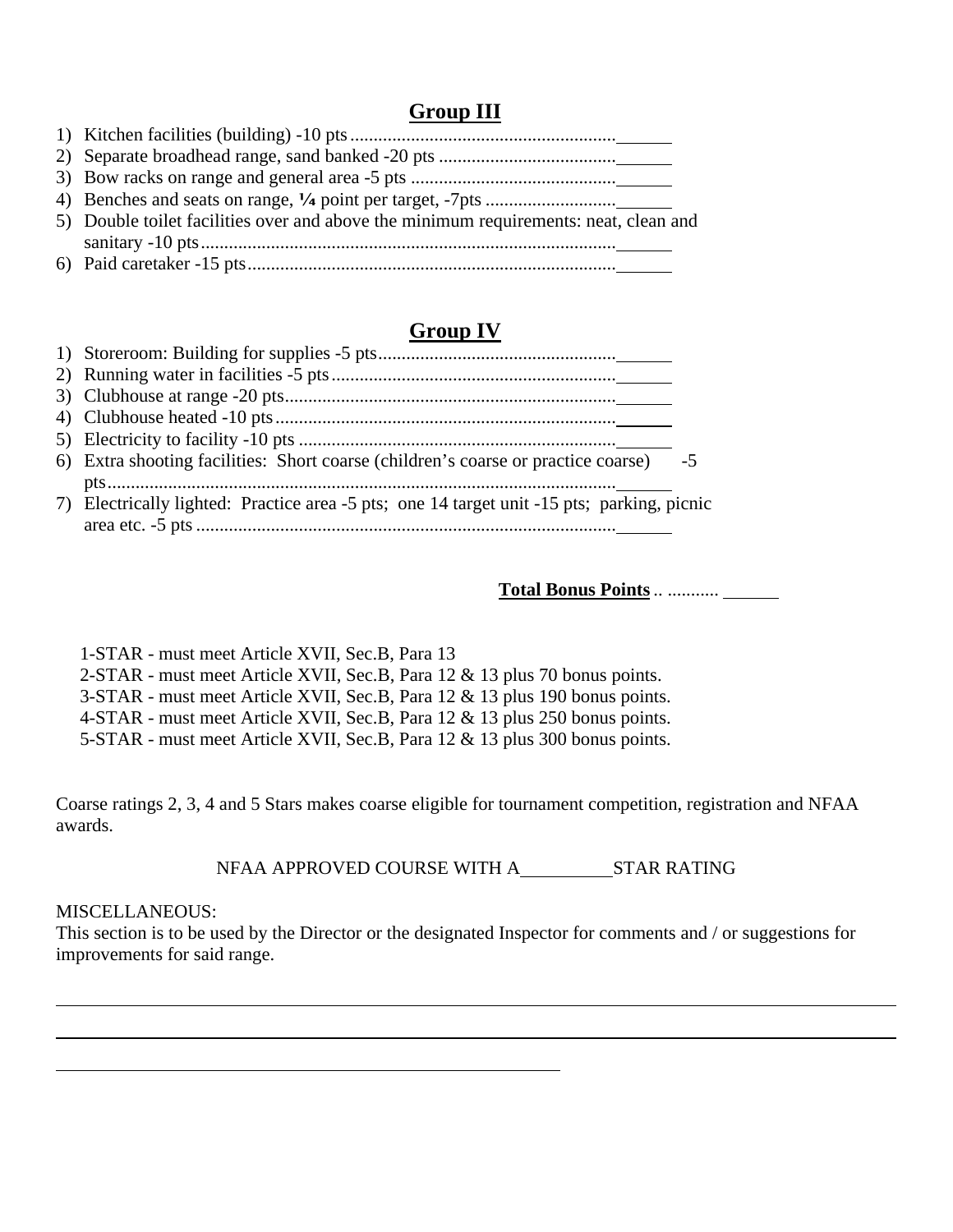*Verification for a standard Unit. Indicate Target number for each 14 shots:*

| <b>FIELD ROUND</b>  |        | Range Range Range Range Range Range Range Range Range Range Range Range Range Range Range Range Range Range Range Range Range Range Range Range Range Range Range Range Range Range Range Range Range Range Range Range Range |                    |               |                      |                      |               |                 |
|---------------------|--------|-------------------------------------------------------------------------------------------------------------------------------------------------------------------------------------------------------------------------------|--------------------|---------------|----------------------|----------------------|---------------|-----------------|
|                     |        |                                                                                                                                                                                                                               |                    |               |                      |                      |               |                 |
|                     |        | TARGET#                                                                                                                                                                                                                       |                    | TARGET#       | TARGET#              |                      | TARGET#       | TARGET#         |
|                     |        | 1st 28 Coarse                                                                                                                                                                                                                 |                    | 2nd 28 Coarse | 3rd 28 Coarse        |                      | 4th 28 Coarse | 5th 28 Coarse   |
| Distance            | Target |                                                                                                                                                                                                                               |                    |               |                      |                      |               |                 |
|                     | Size   | 1st $14 / 2nd 14$                                                                                                                                                                                                             | 1st 14 / 2nd<br>14 |               | 1st $14 / 2$ nd $14$ | 1st $14 / 2nd$<br>14 |               | 1st 14 / 2nd 14 |
| 35,30,25,20 (Feet)  | 20cm   |                                                                                                                                                                                                                               |                    |               |                      |                      |               |                 |
| 35,35,35,35 (Yards) | 50cm   |                                                                                                                                                                                                                               |                    |               |                      |                      |               |                 |
| 45,40,35,30         | 50cm   |                                                                                                                                                                                                                               |                    |               |                      |                      |               |                 |
| 80,70,60,50<br>(50) | 35cm   |                                                                                                                                                                                                                               |                    |               |                      |                      |               |                 |
| 15                  | 35cm   |                                                                                                                                                                                                                               |                    |               |                      |                      |               |                 |
| 20                  | 35cm   |                                                                                                                                                                                                                               |                    |               |                      |                      |               |                 |
| 25                  | 35cm   |                                                                                                                                                                                                                               |                    |               |                      |                      |               |                 |
| 30                  | 35cm   |                                                                                                                                                                                                                               |                    |               |                      |                      |               |                 |
| 40                  | 50cm   |                                                                                                                                                                                                                               |                    |               |                      |                      |               |                 |
| 45                  | 50cm   |                                                                                                                                                                                                                               |                    |               |                      |                      |               |                 |
| 50                  | 50cm   |                                                                                                                                                                                                                               |                    |               |                      |                      |               |                 |
| 55<br>(40)          | 65cm   |                                                                                                                                                                                                                               |                    |               |                      |                      |               |                 |
| 60<br>(45)          | 65cm   |                                                                                                                                                                                                                               |                    |               |                      |                      |               |                 |
| 65<br>(50)          | 65cm   |                                                                                                                                                                                                                               |                    |               |                      |                      |               |                 |

## HUNTER ROUND

| 11                  | 20cm |  |  |  |  |  |
|---------------------|------|--|--|--|--|--|
| $15-14$             | 35cm |  |  |  |  |  |
| $19-17$             | 35cm |  |  |  |  |  |
| $23 - 20$           | 35cm |  |  |  |  |  |
| $28 - 28 - 28 - 28$ | 35cm |  |  |  |  |  |
| 32-32-32-32         | 35cm |  |  |  |  |  |
| 36-36-36-36         | 50cm |  |  |  |  |  |
| 40                  | 50cm |  |  |  |  |  |
| 44                  | 50cm |  |  |  |  |  |
| 48                  | 50cm |  |  |  |  |  |
| 53-48-44-41<br>(41) | 50cm |  |  |  |  |  |
| 58-53-48-45<br>(45) | 65cm |  |  |  |  |  |
| 64-59-55-52<br>(50) | 65cm |  |  |  |  |  |
| 70-65-61-58<br>(50) | 65cm |  |  |  |  |  |

**( ) Youth Yardage**